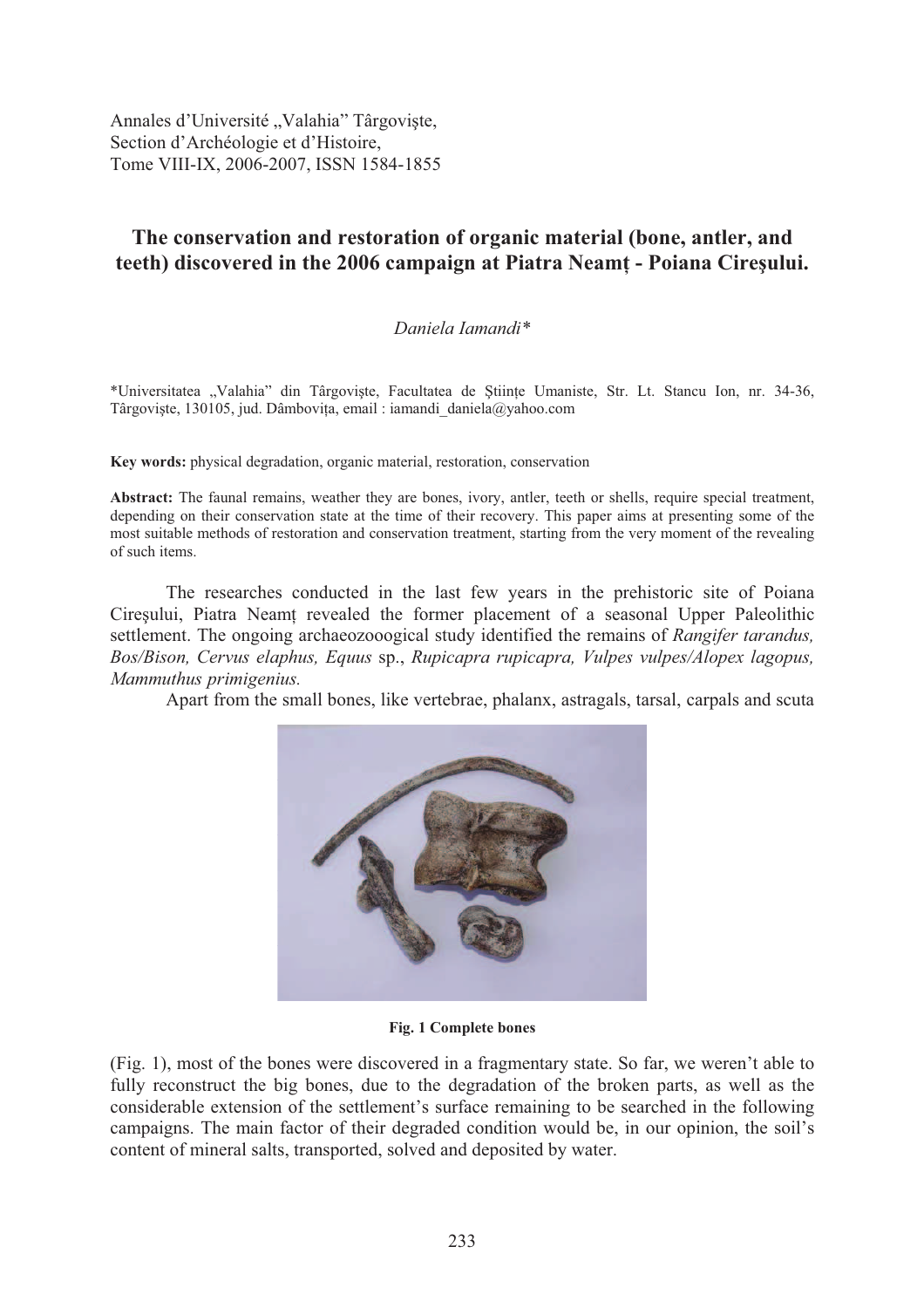Out of the small number of complete bones recovered we selected some representative specimens in order to exemplify the means of their restoration and conservation. They were submitted to this kind of intervention immediately after their recovery from the ground, so that further alteration would be prevented. Often, the major changes provoked by the restoration and conservation techniques (dehydration, cracking, crystallization of the mineral salts belonging to the internal structure of the bone) might destroy the piece unless carefully controlled and supervised.

The three distinctive physical properties of bone, antler and ivory (thickness, length, width) might be subjected to changes through dilatation or contraction when modifying their environmental conditions. Both such changes could lead to tensions inducing cracks and nicks. This paper presents some examples in restoring and conserving items differentiated in terms of morphological resistance and structure.



**Fig.2 The baguette at the time of its recovery** 



**Fig. 3. The baguette after the cleansing** 

# **1. Deer antler baguette**

The deer antler baguette laid vertically, at 5 m of depth, having 9, 5 cm of length, 1, 5 cm of maximum width, 0, 5 cm of distal width and displaying two original fracture

surfaces, alongside two other fracture surfaces occurred at the time of its recovery (Fig. 2). A 4 mm thick loess layer covered the whole surface of the piece. In order to prevent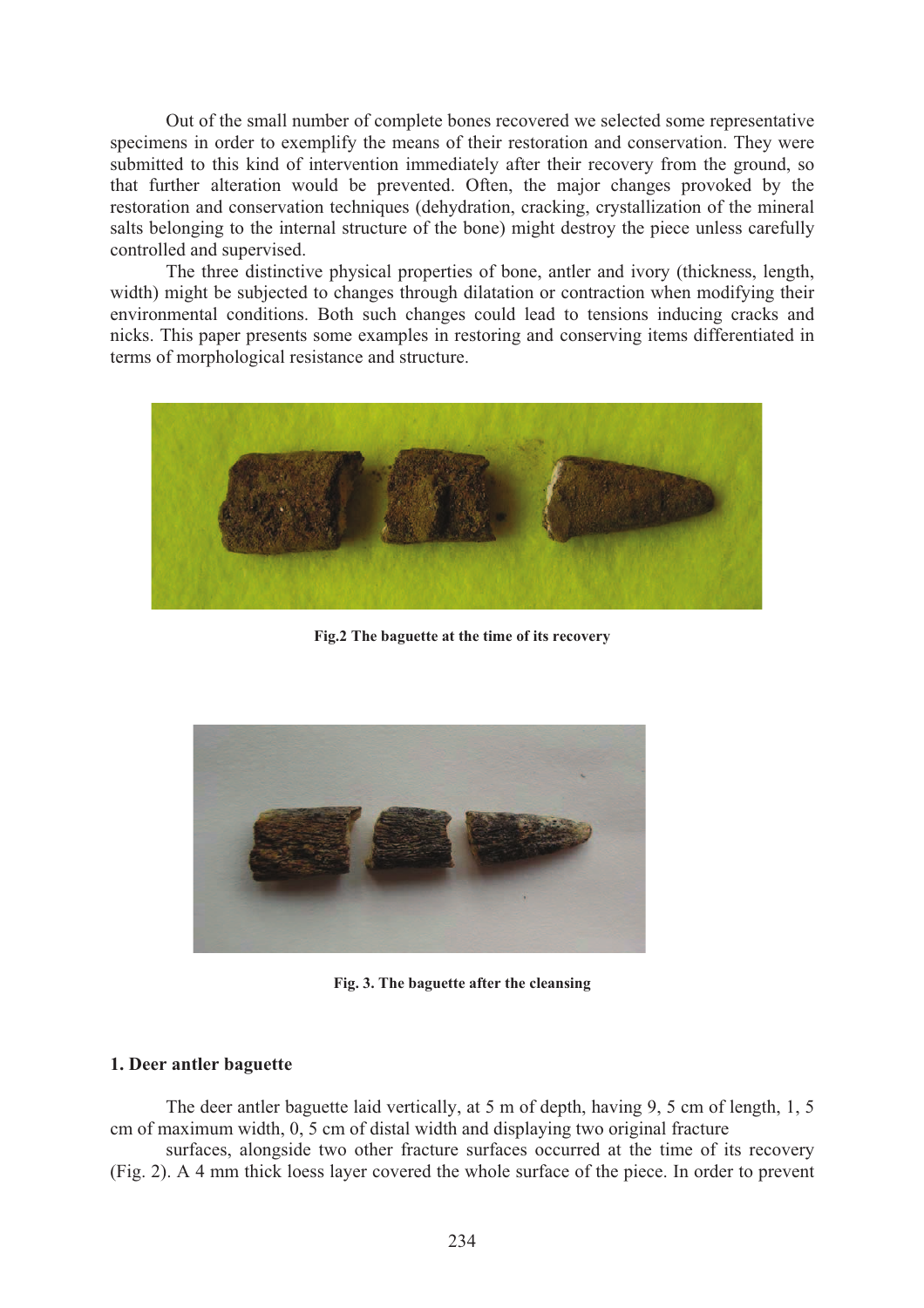the loss of humidity, the piece was covered in tinfoil, as it was the case with the entire organic material, until the time of its immersion in water. Through cleansing we managed to remove the thick deposits from the surfaces, as well as the soluble mineral salts (Fig. 3).

Due to its spongiest structure and poor manipulative resistance, the antler had to be both externally and internally consolidated, so that further fractures facilitated by the longitudinal crack on the dorsal side (Fig. 4) would not occur. The fragments were immersed in a 10% varnish – Nitrolac and 90% acetone solution, and left to dry freely.



**Fig. 4 The baguette in dorsal view** 

Since the internal structure in the fractured area indicated a suitable resistance and a complete morphology, showing no cavities or pulverulent detaching, the three parts were glued together with polyvinyl acetate. After coagulating, the adhesive become almost transparent and the baguette become suitable for manipulation and further studying (Fig. 5a, b).



**Fig. 5a. The baguette after restoring – lateral view**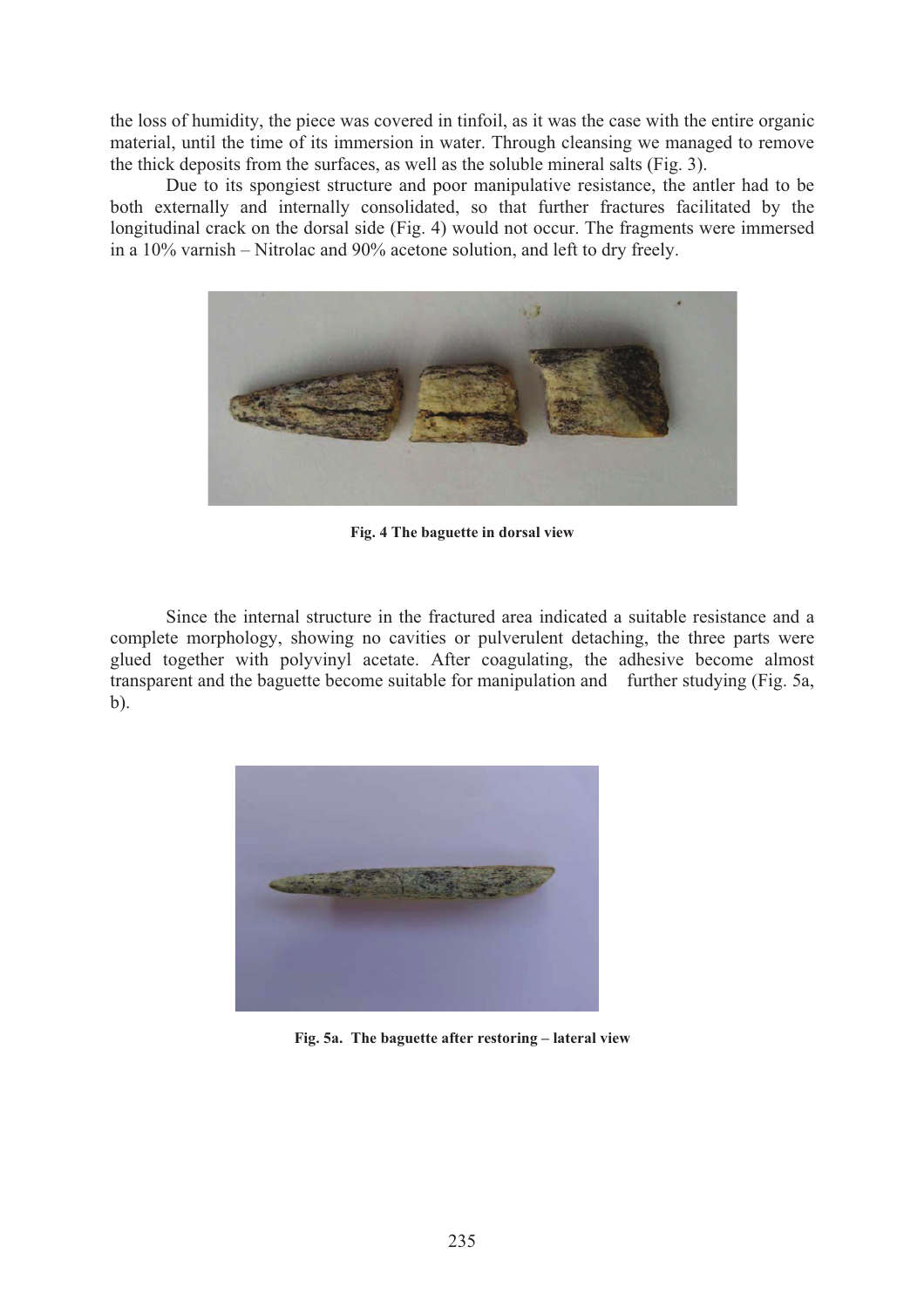## **2. Horse molar**

When discovered, the molar (8 cm of length, 3 cm of width) was entirely covered in loess, showing a longitudinal break, and calcium carbonates spots on the surface (Fig. 6).



**Fig. 5b. The baguette after restoring – frontal view** 

After observing the preservation state of the dentine, which had enough structural resistance, even if it showed a quite marked net of cracks, the molar was subjected to cleansing through immersion in water and slight brushing. The calcium carbonates spots on the surface were removed by carefully applied drops of 5% citric acid solution, followed by neutralization in distilled water and free drying.



**Fig. 6. The molar at the time of the recovery** 

In order to prevent further cracking, the fragments were consolidated through immersion in 10% Nitrolac and 90% acetone solution, which conferred both internal and external resistance, as well as a natural chromatic look. The two fragments were glued with adhesive – Moment – spread on the entire breaking surface, and held together under firm pressure, resulting in a homogeneous joining (Fig. 7).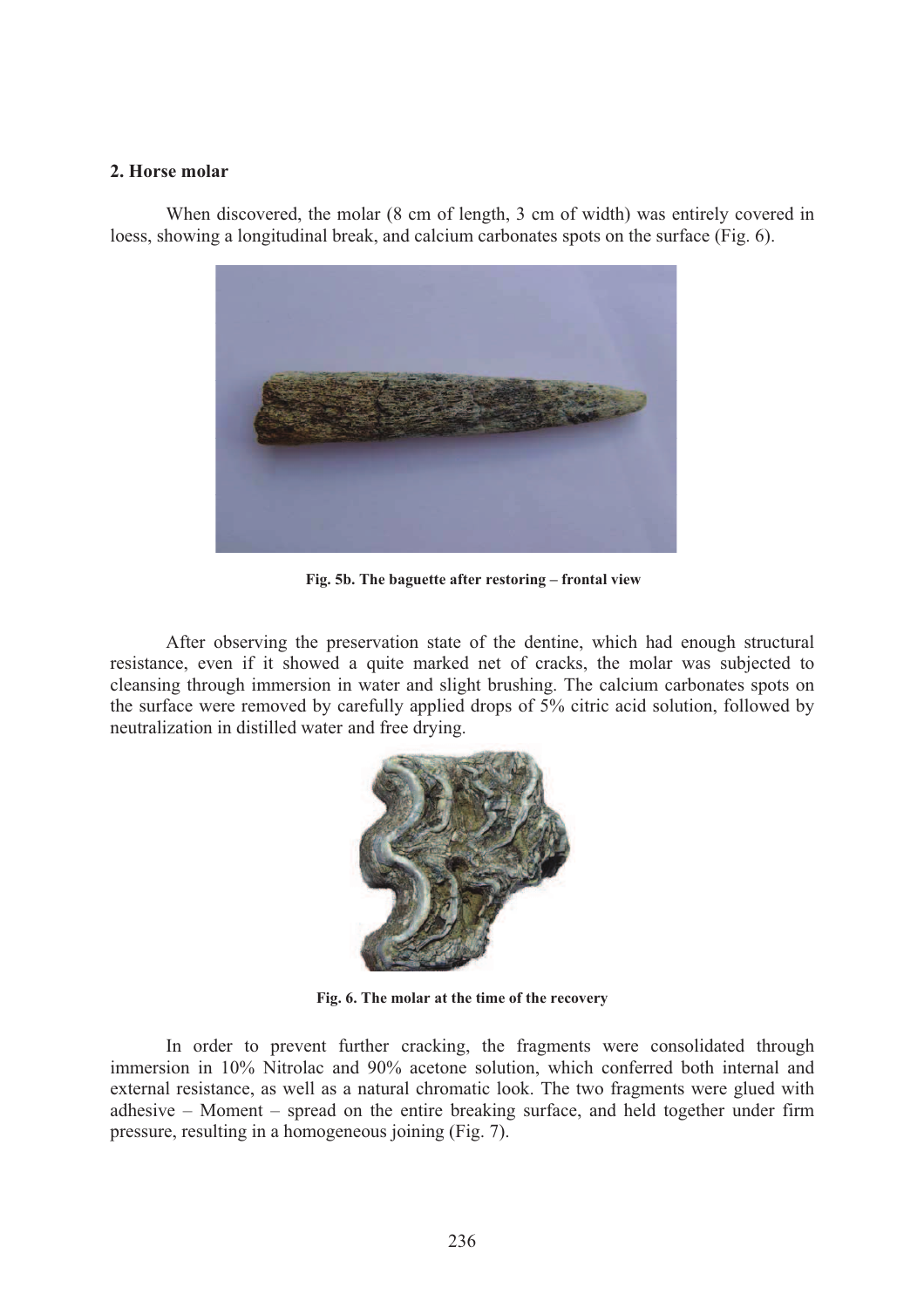

**Fig. 7. The molar in the final stage** 

## **3. Reindeer antler**

The small sized antler belonged probably to a young individual, whose skull was cracked, judging from the skull fragment still attached at the base of the antler (Fig. 8). The antler was found in a fragile state, largely affected by the acid environment and the content of water in the soil, with disjointed transversal cross-section fragments. When removing the soil layer covering the antler, further fragmentation seemed inherent, due to the loss in water content through evaporation, so that the antler had to be sprayed with distilled water, as its revealing went on.

Shortly after the recovery, the pieces were cleansed and consolidated, removing the thick deposits of carbonates and soil on the surface, and also the soluble mineral salts within. The removal was done by

slightly brushing the pieces immersed in water (Fig. 9).

Before the complete drying, the fragments were deepen in acetone for a total elimination of the water content, afterwards being treated in a solution of 15% varnish – Nitrolac, and 85% acetone for consolidation.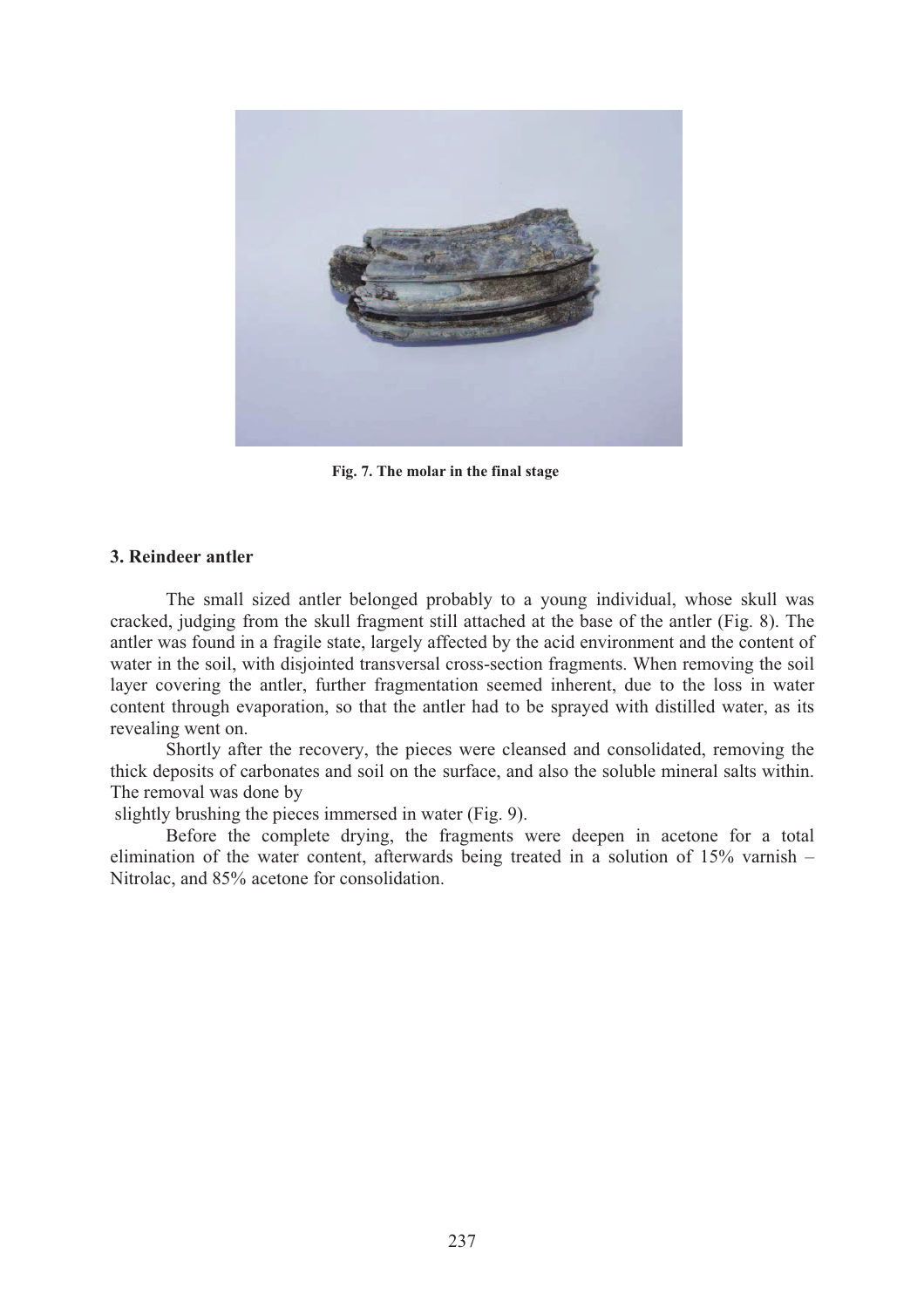

**Fig. 8 The reindeer antler at the time of the recovery** 

**Fig. 9 The reindeer antler after cleansing and consolidation** 

**Fig. 10 The reindeer antler – final stage** 

This last stage stopped the degradation of the exterior surface in the median area and increased the structural resistance. The last stage of restoring was joining the fragments with adhesive – Moment – which ensured a good clutch through its short time of coagulating (Fig. 10).

## **4. Rib and antler incised fragments**

The eight incised rib and antler fragments were discovered both during the excavation (section V, square C, at 2, 07 m of depth) and in the course of cleansing the organic material (Fig. 11). The fragments recovered so far belong to different incised items (probably pendants, judging by their rounded extremities), presenting no common fracture surfaces thus prohibiting the reconstitution of the original item. Only four fragments display clearer, deep incisions, while for the other four

the incisions are less visible (Fig. 12).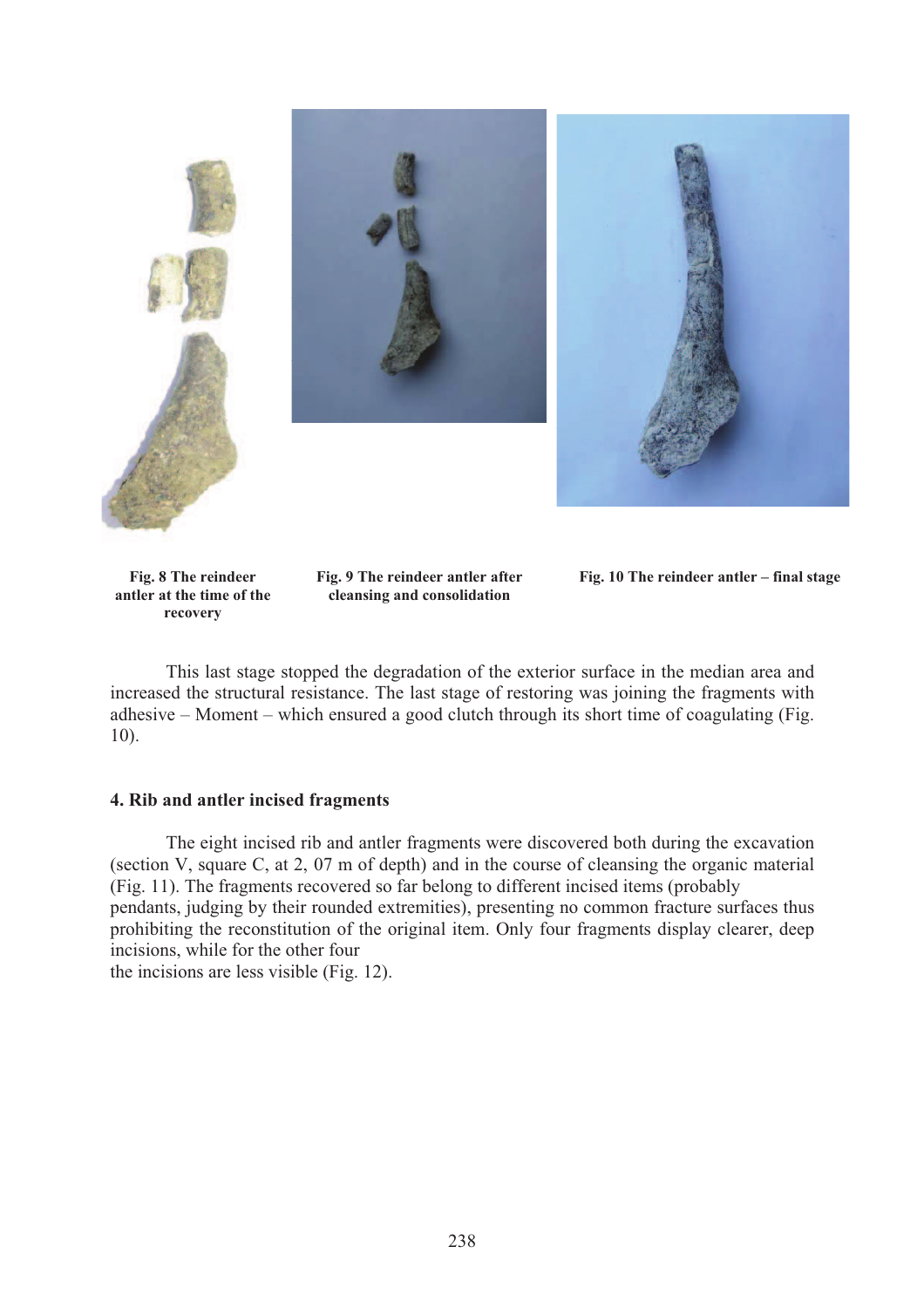



**Fig. 12 Incised fragments Fig. 13 Incised antler** 



**fragment** 

**Fig. 11 Rib and antler fragments at the time of the recovery** 

Most of their dimensions fall under 1 cm; the biggest has 1, 8 cm of length, 0, 7 cm of width, 0, 5 cm of thickness, triangular cross-section, oblique, less marked incisions (Fig. 13).

Their preservation state was good enough to allow cleansing through slight brushing in distilled water, affecting only the dorsal and ventral part. The recent fracture surfaces were avoided, so that the removal of other small pieces of bone or antler would be prevented.

Brushing in distilled water successfully took away the thin soil layer from their surface.

After completely drying, the fragments were consolidated through immersion in 10% varnish – Nitrolac and 90% acetone solution, which render them an increase of the structural resistance and a better visibility of the incisions (Fig. 14). Hopefully, future research in Poiana Cire sului will shed more light on the specific, no doubt spectacular, type of object to whom the fragments belong.



**Fig. 14 The fragments – final stage** 

## **5. Reindeer mandible**

Out of six such items discovered in the 2006 campaign, we selected for our presentation a reindeer mandible displaying the following characteristics: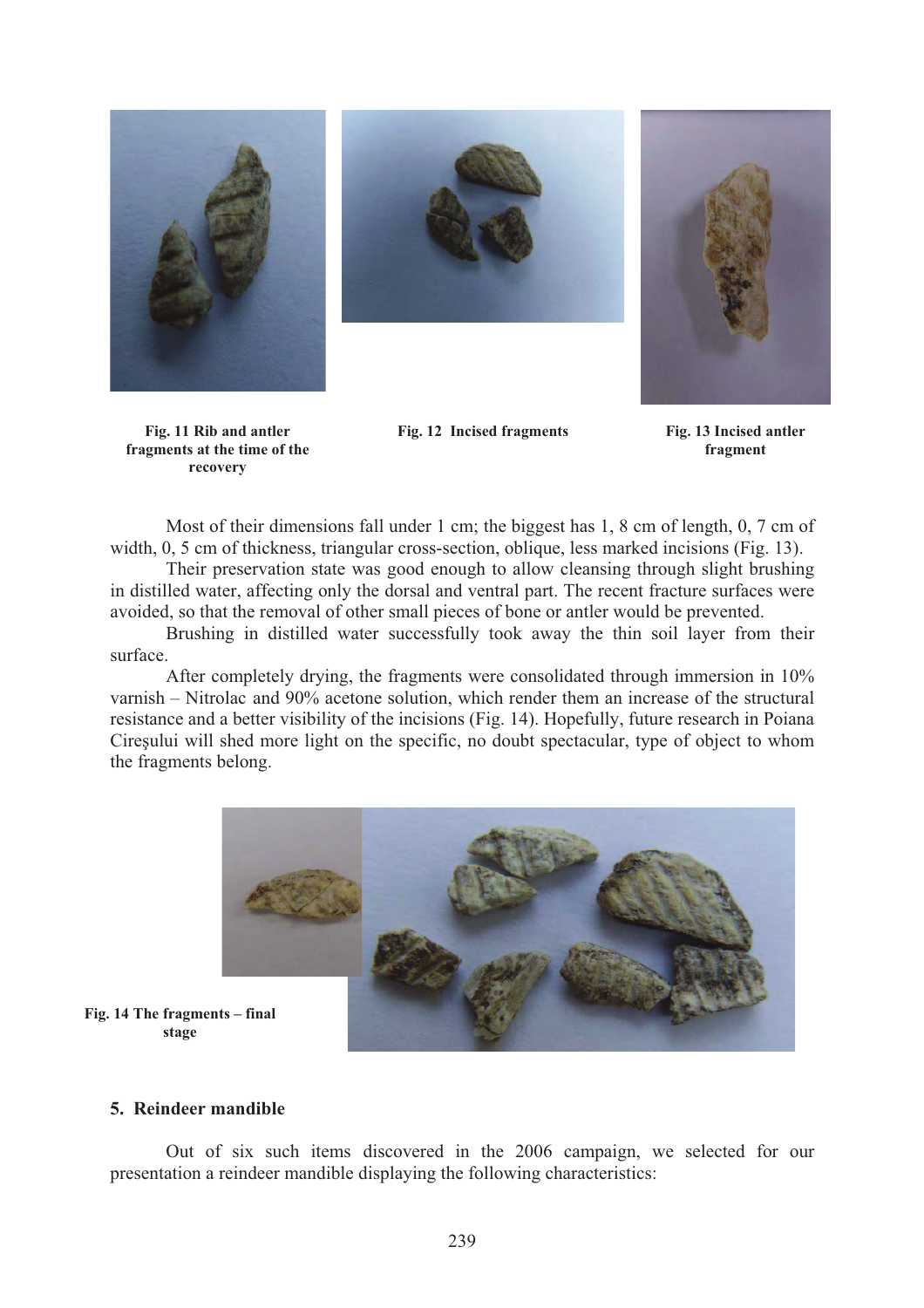- full range of dentition;
- complete horizontal branch;
- almost complete vertical branch.

Having 21 cm of length, 4, 5 cm of maximal width and approximately 2 mm of crosssectional thickness, the mandible shows a relatively good conservation state. Still, it showed a break around the mandible angle, resulting in nine fragments, some cracks affecting both sides and also a hardly visible cortical area, due to root attacks. None of the fragments displayed recent breaks.



**Fig. 15 Reindeer mandible, immediately after being discovered.** 



**Fig. 16 Reindeer mandible, after the cleansing** 

Since it was discovered at a depth of over 2 m, in a highly humid environment, the mandible was picked up together with a protective layer

 of soil, so that the water component of its structure wouldn't get lost (Fig. 15). Recovering the mandible in almost complete form didn't ease the cleansing operation, which was complicated by the numerous cracks on both sides susceptible of generating new ones. Consequently, the cleansing unreeled through slight brushing in distilled water, in order to smoothly remove the thick soil deposits on the surfaces and the soluble mineral salts. As for the insoluble salts, they required local treatment with drops of 5% acetate acid and repeated plugging with textile material sodden in distilled water, which insured the neutralization (Fig. 16).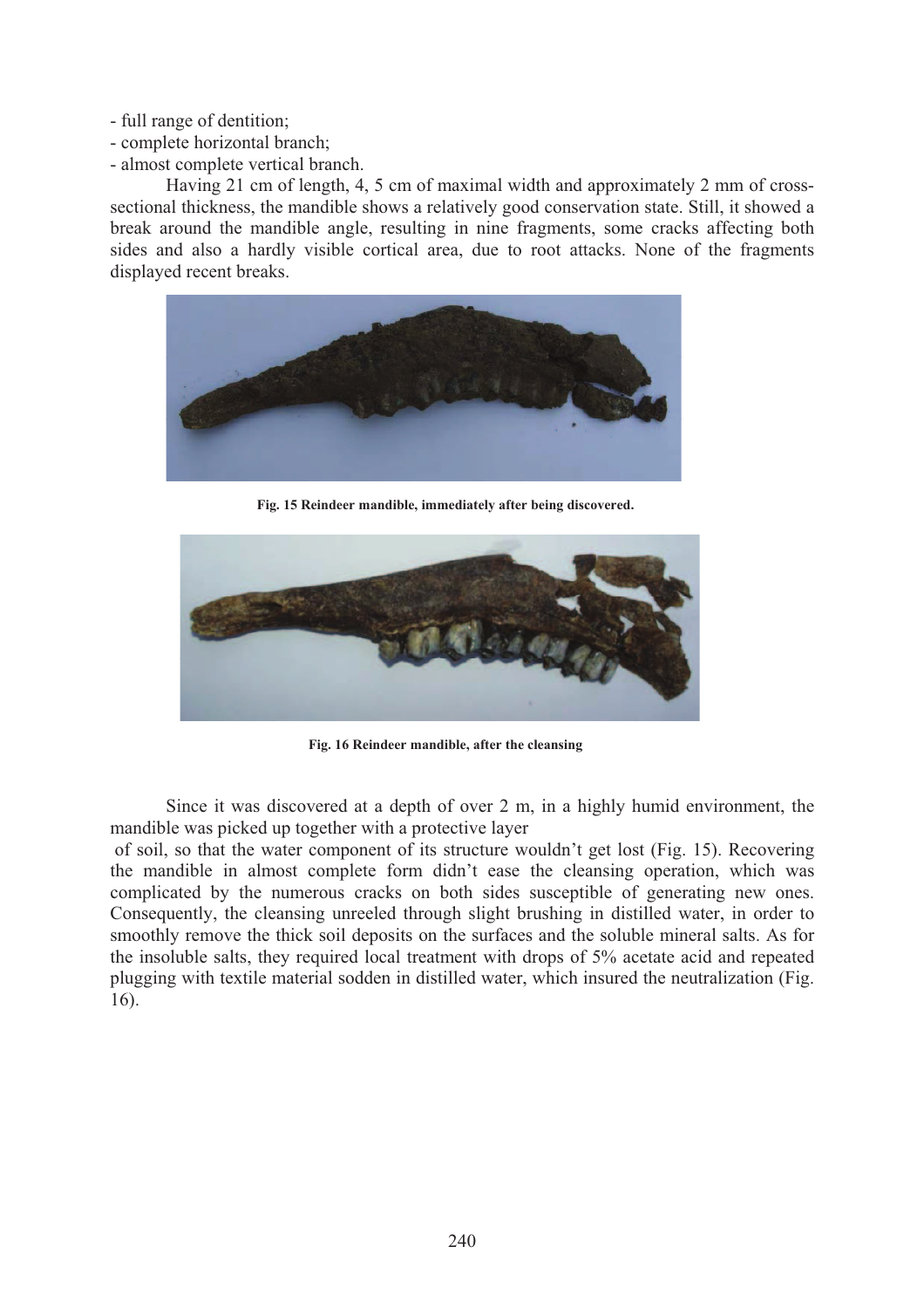

**Fig.17 Reindeer mandible – after consolidating and drying** 

Around the dentition area brushing the soil deposits would have been difficult, so we used a professional dental kit for the shallow cavities in and between the teeth. After the fragments naturally dried, they were immersed in 10% varnish – Nitrolac and 90% acetone solution, following a second naturally drying stage (Fig.17).

Restructuring the mandible proved to be extremely difficult, due to some deformations induced upon the fragments by geological processes. Therefore, after gluing together the nine fragments with synthetic adhesive – Moment, a rather important area remained incomplete (Fig. 18). The next stage in restoring the natural aspect and dimensions of the piece required filling the missing parts.



**Fig.18 Reindeer mandible – the reattachment stage**